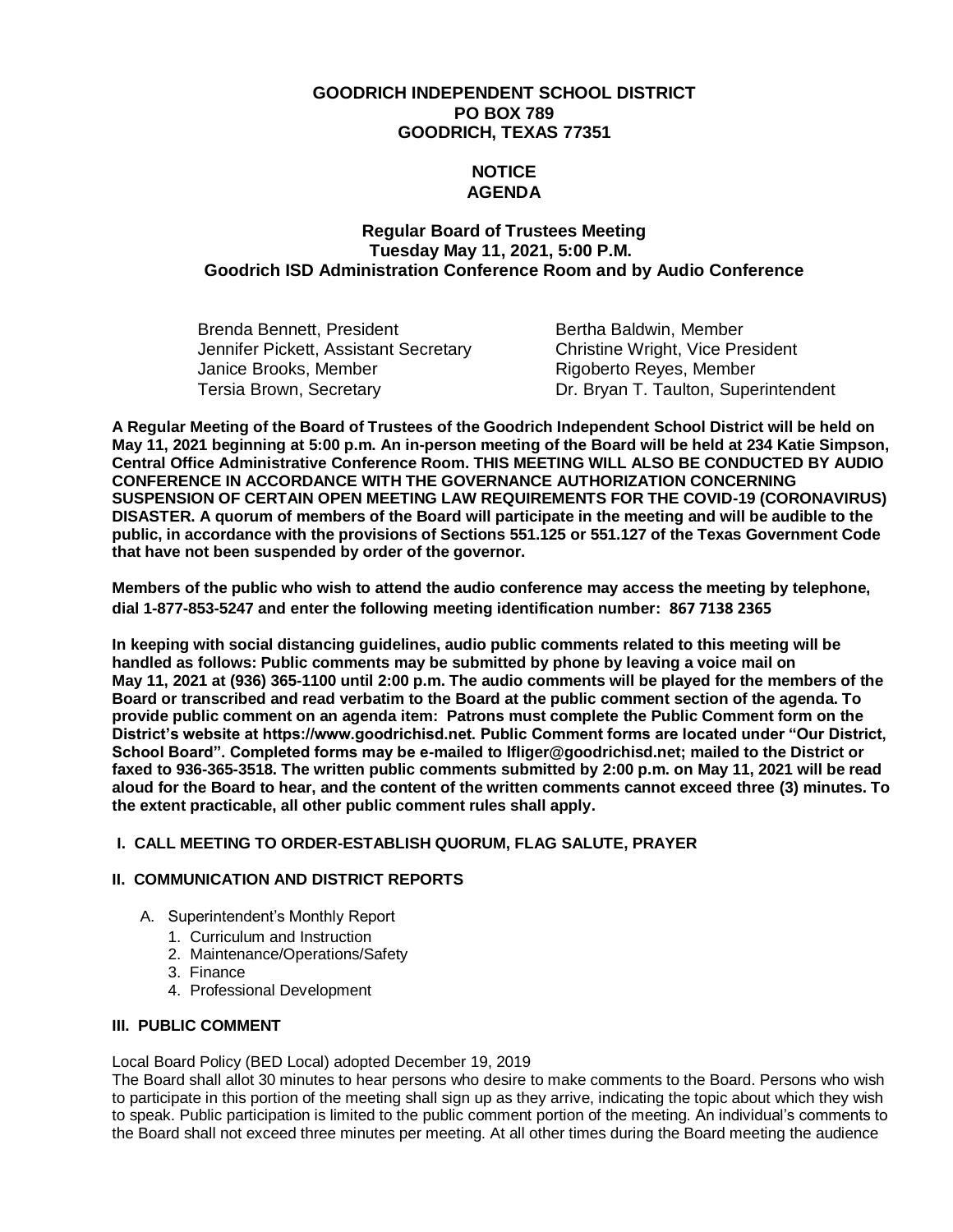shall not enter into discussions or debates on matters being considered by the Board unless requested by the presiding officer. Specific factual information or recitations of existing policy may be furnished in response to inquiries, but the Board **shall not** deliberate, or decide regarding any subject that is not included on the agenda posted with notice of the meeting.

## **IV. ITEMS REQUIRING BOARD ACTION**

## **1. Consent Agenda**

**Items included under the "Consent Agenda" may be acted upon together. Individual items may be taken from the "Consent Agenda" and voted on individually by the Board. The Board will consider and can take action on any item presented under the "Consent Agenda".**

### **Consideration and Board Action, if any, on the following:**

- 1. Approval of the Minutes of the Regular Board of Trustees Meeting held April 15, 2021.
- 2. Approval of the Monthly Financial Statements for May 2021.

### **2. Business**

- 1. Canvass School Board Election Returns from Election held on May 1, 2021.
- 2. Administer Statement of Elected Officers/Oath of Office to candidates elected to Position 1, Position 3 and Position 6 at the May 1, 2021 School Board Election.
- 3. Reorganization of Board of Trustees.
- 4. Review/Approve District Investment Policy and Strategies-TASB Policy CDA(LOCAL).
- 5. Review/Approve Student Welfare: Wellness and Health Services TASB Policy FFA(LOCAL), Wellness and Health Services: Care Plans, the 2021-2022 Wellness Plan and TASB Policy FFAF (LOCAL).
- 6. Discuss/Approve Superintendent of Schools to Make Purchases and/or enter into Contracts that cost \$15,000.00 or more related to COVID-19 applying the use of ESSER funds for facility upgrades, repairs/purchases of maintenance supplies and the purchase of upgraded technology equipment.
- 7. Discussion/Approve Revision to 2021-2022 Academic Calendar Progress Reports/Report Cards
- 8. Discussion/Approve 2021-2026 District of Innovation Plan.
- 9. Discussion/Approve the 2022 Polk Central Appraisal District Budget.
- 10. Discussion/Approve the Appointment of Board Member for Position Four.

## **V. EXECUTIVE SESSION**

#### **THE BOARD WILL GO INTO EXECUTIVE SESSION UNDER AUTHORITY OF TEXAS GOVERNMENT CODE SECTION 551.074- PERSONNEL MATTERS AND SECTION 551.071, CONSULTATION WITH ATTORNEY.**

#### **A. Personnel**

- 1. Discussion of Personnel Matters.
	- a. Consider Employment/Resignations of Professional Personnel.

Items do not have to be taken in the same order as shown on the meeting notice. If, during the course of the meeting, any discussion of any item on the agenda should be held in Executive or Closed Session, the Board will convene in such Executive or Closed Session in accordance with the Open Meeting Law, Texas Government Code Sections 551.001 et. seq. The Board may elect to consider all matters which are proper subjects for discussion in the same executive session or may elect to hold two or more executive sessions in the same meeting. Should any final action, final decision, or final vote be required in the opinion of the Board with regard to any matter considered in such closed or executive sessions, the final action, final decision, or final vote shall either be:

- a. In the open meeting covered by the Notice upon reconvening of the public meeting or
- b. At a subsequent public meeting of the board upon notice thereof, as the board shall determine.